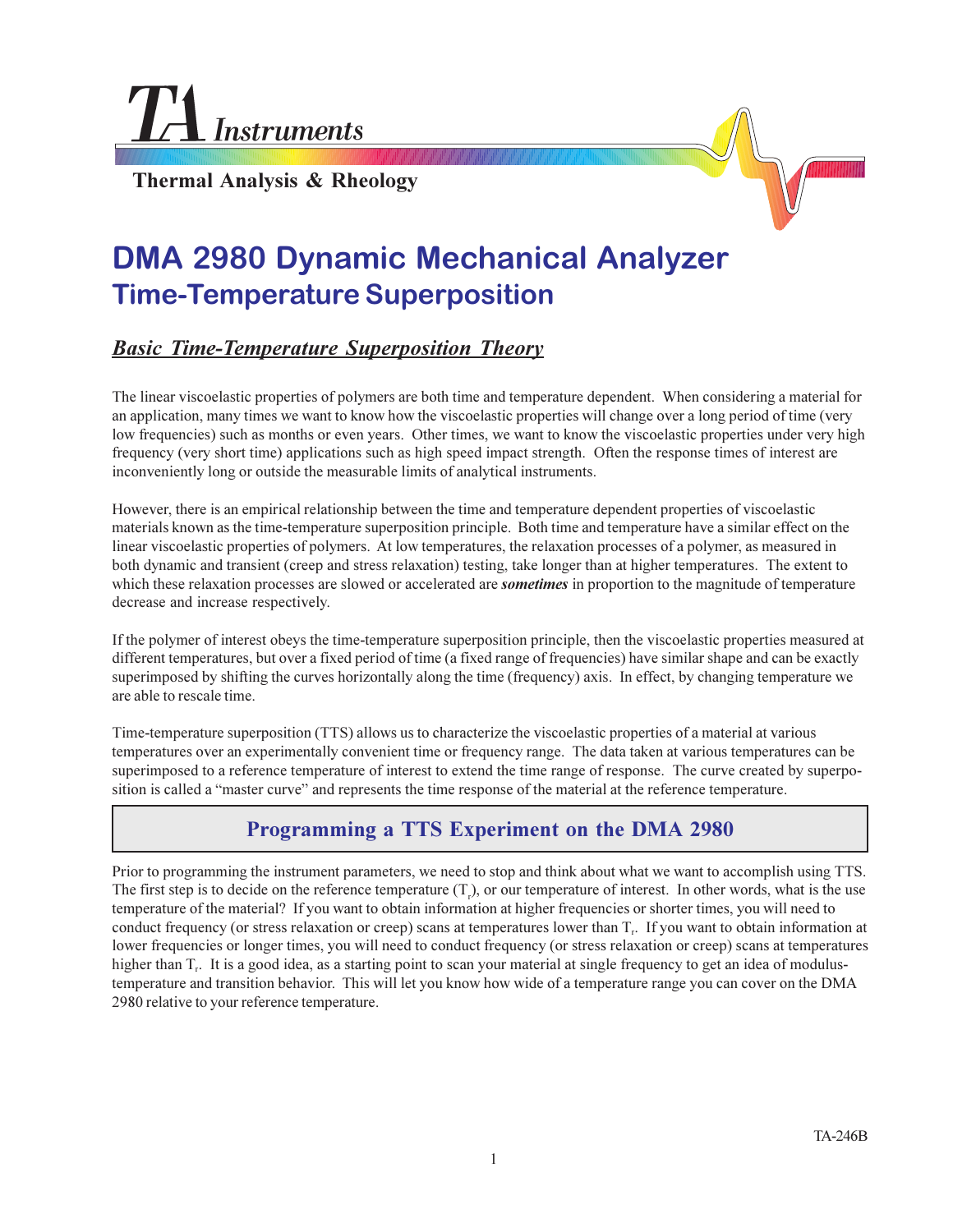#### *Creating The Method*

Thermal SolutionsTM for Windows NT® comes complete with preprogrammed method files. Among them is a file called *DMATTS.mth*. The easiest way to begin programming a TTS method is to open this file and modify it to suit your needs.



The figure to the left shows the required segments for conducting TTS. *Do NOT* change any of the steps in the method. Only change the initial and final temperatures in the method to the values you require for your analysis. The only other value you may need to change is the increment. This is because the total number of frequency scans allowed so that TTS data can be shifted is 32. You should satisfy the following equation to make sure you do not have any problems:

 $(T_f - T_i)/I_t \leq 32$  where  $T_f$  = final temperature,  $T_i$  (°C) = initial temperature, (°C) and  $I_t$  = Increment size

#### *Creating The Frequency Table*

Thermal Solutions for Windows NT comes complete with preprogrammed frequency files. TTS is best run with frequency scans that will result with data points evenly spaced on a logarithmic scale. This is because linear viscoelastic information is interpreted using log-log scales. It is therefore recommended that, as a starting point, you load directly a preprogrammed frequency file named *LogFrqSweep.frq*. This file ranges from 0.1 Hz to 100 Hz. There is another file called *log4decades.frq* that covers a frequency range of 0.01 to 100 Hz. If you prefer to program a series of frequencies on your own, you may do so. The DMA 2980 will allow for a maximum of 28 incremental frequencies to be programmed. You should keep in mind that the lower frequencies will require longer times and they will dominate the time required to run a test. It is recommended that when programming a range of frequencies, start with the highest frequency and end with the lowest.

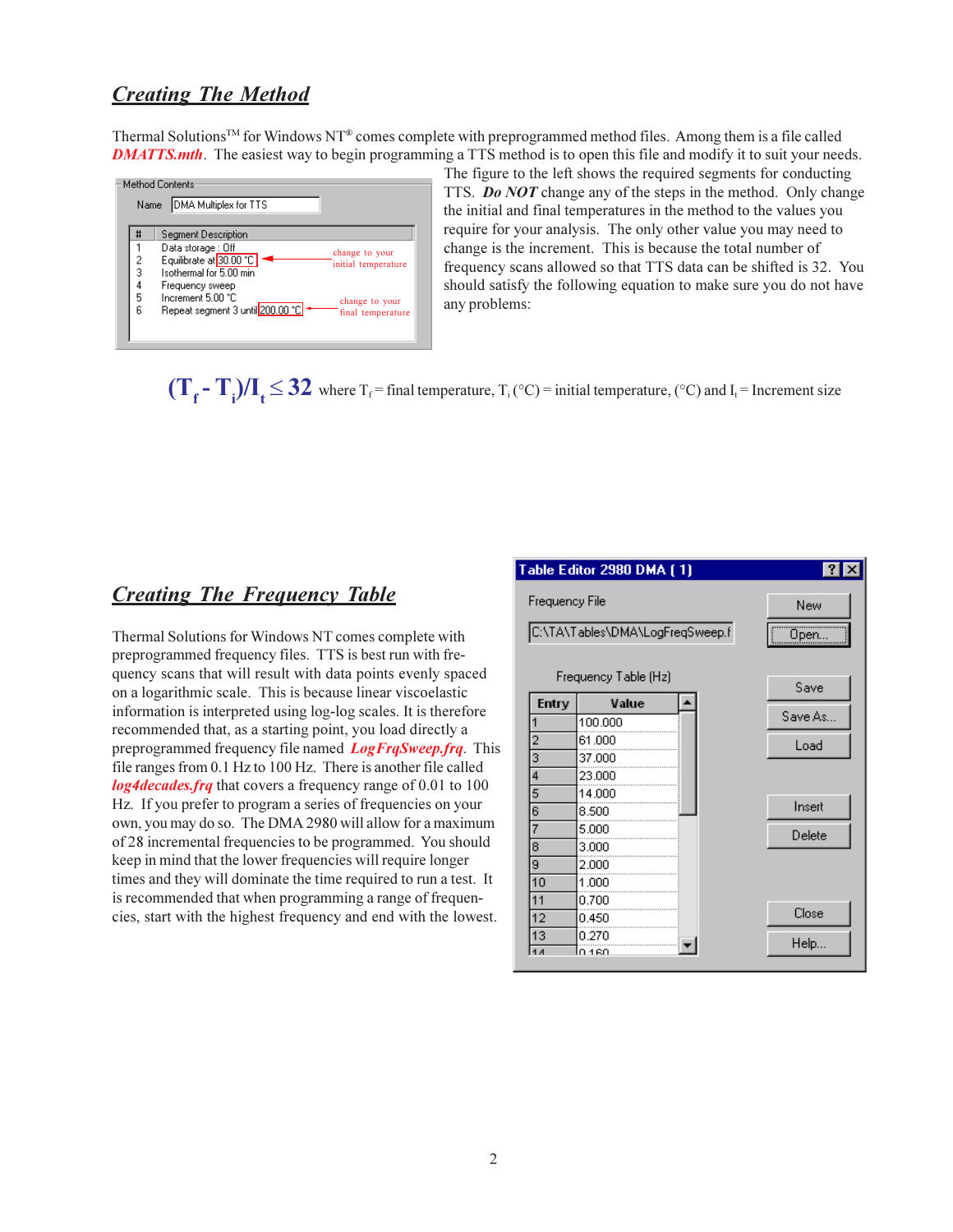#### *Programming Instrument Parameters*

The final step in programming a test is to set up the instrument parameters. The instrument parameters menu is shown

below. For TTS experiments set the data sampling interval to 2 sec/pt. When setting the amplitude, remember that TTS relies on linear viscoelastic information. The data generated therefore needs to be within the linear viscoelastic region. It is up to you to determine an amplitude that is in the linear region. A good rule of thumb is that polymer solids are linear up to 0.1% strain. You can refer to *Chapter 6 of the DMA 2980 Dynamic Mechanical Analyzer Operators Manual* to

calculate the amplitude that translates to 0.1% strain. Remember 0.1% strain is 0.001 strain units when you do your calculations. Other instrument parameters, such as AutoStrain and static force, should be set using guidelines outlined for the clamp of choice.

| <b>EX Instrument Parameters for 2980 DMA (1)</b> |                  |             |                     | <b>P</b>   |
|--------------------------------------------------|------------------|-------------|---------------------|------------|
| Data Sampling Interval                           |                  | 1.0         |                     | sec/pt     |
| Amplitude                                        |                  | 10.0        |                     | μm         |
| <b>▽</b> Auto-strain                             |                  | 125         |                     | z          |
| <b>Static Force</b>                              |                  | 0.010       |                     | Ν          |
| Method Start Conditions:                         |                  |             |                     |            |
| Auto Zero Displacement                           |                  | C No        | ি ⊻es               |            |
| Auto End on Modulus                              | Below            | 0.000       |                     | MPa        |
|                                                  | Above            | 0.000       |                     | <b>MPa</b> |
| Method End Conditions:                           |                  |             |                     |            |
| Return to Temp Range:                            | 25.00            | 25.00<br>to |                     | ۴C         |
| ়ি <u>O</u> pen<br>Furnace:                      | $\degree$ Closed |             |                     |            |
| $\circ \cup_{\mathsf{P}}$<br>Clamp               | $\bullet$ Float  |             | $\mathsf{C}\,$ Lock |            |
| <b>▽</b> GCA Autofill                            |                  |             |                     |            |
|                                                  |                  |             |                     |            |
| 0K                                               | Cancel           |             | Help                |            |
|                                                  |                  |             |                     |            |

## **Viewing and Shifting Data**

The following will cover viewing multiplexed data generated on the DMA 2980 in *Universal Analysis* for Windows NT and shifting the data using the *TTS Data Package*. The example that follows uses a demonstration file that comes with *Universal Analysis*. It is called *Dma-pet.001*. If you would like to practice shifting data along with this tutorial, open this file in Universal Analysis.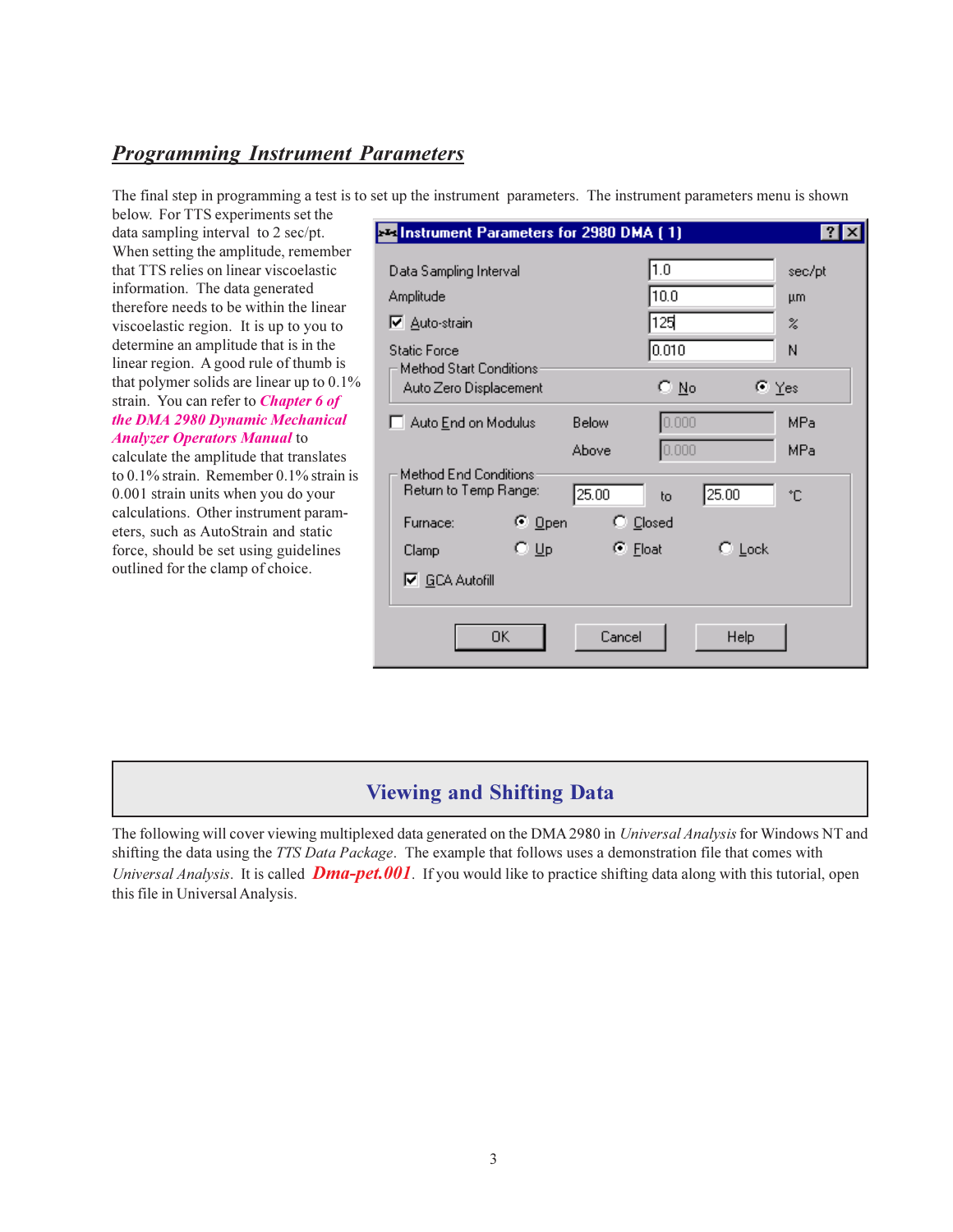### *Viewing data in Universal Analysis NT*

The raw DMA 2980 data are typically viewed as frequency scans at different temperatures or as temperature scans at different frequencies. Examples of both scenarios are shown below.

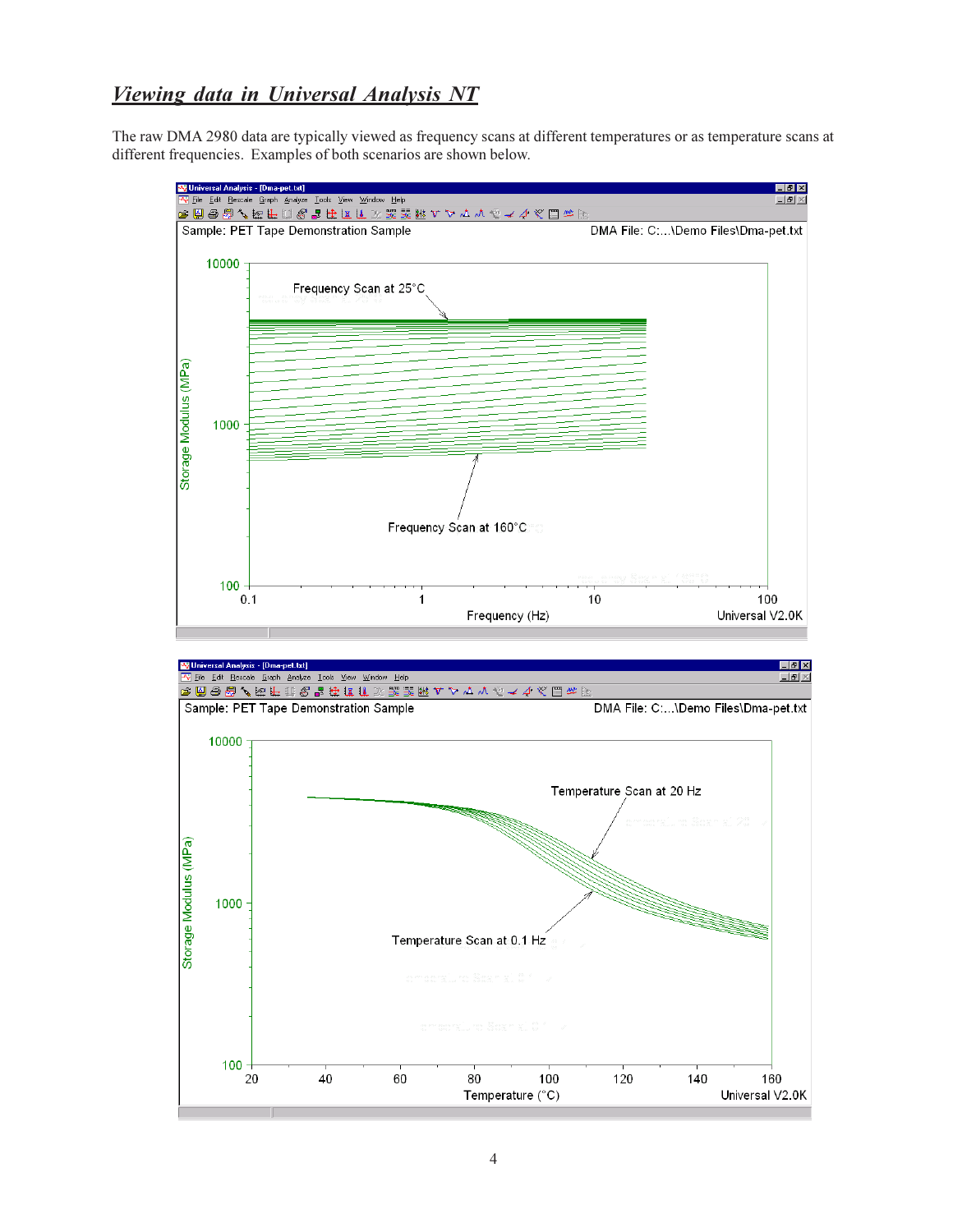### *Converting DMA 2980 Data File to TTS Data Format*

|        | Universal Analysis - [Dma-pet.txt]                   |              |                                                                 |
|--------|------------------------------------------------------|--------------|-----------------------------------------------------------------|
|        | Edit<br><u>R</u> escale<br>File I                    |              | Graph Analyze Tools View Window<br><b>Help</b>                  |
| É<br>Ś | <u>0</u> pen<br><u>R</u> eopen<br>Close<br>Close All | $C$ trl+ $O$ | 8 晶体体作为器器<br>Demonstration Sample                               |
|        | Remove Analysis<br>Save Analysis<br>Save Session     | Ctrl+S       |                                                                 |
|        | Options<br>Export Plot                               |              |                                                                 |
|        | Export Data File                                     |              | TTS Signals                                                     |
|        | Print<br>Print Setup<br>Print Preview                | Ctrl+P       | File Signals Only<br>Plot Signals Only<br>File and Plot Signals |
| ភ្ន    | Exit                                                 |              |                                                                 |
|        |                                                      |              |                                                                 |

Once the data are plotted in *Universal Analysis*, the file needs to be converted into a new text format prior to shifting in the *TTS Data Analysis* software. To Convert a file to the text format required for shifting the DMA 2980 data, go to



This will bring up the "Export Data File" window shown below. It is recommended at this point that you review the information in this window and press the *Finish* button without changing anything.

| <b>Export Data File</b>                                                                                                         | $\vert x \vert$                                                                                                                                                                                                                                                                            |
|---------------------------------------------------------------------------------------------------------------------------------|--------------------------------------------------------------------------------------------------------------------------------------------------------------------------------------------------------------------------------------------------------------------------------------------|
| :Dutput signals<br>✔ [File] Storage Modulus (MPa)<br>✔ [File] Loss Modulus (MPa)<br>$\blacktriangleright$ [File] Frequency (Hz) | File parameters: <sup>-</sup><br>Module Type: DMA<br>Run Date: 25-Feb-97 14:01<br>Sample: PET Tape Demonstration<br>Sample<br>Size: 19,8650 x 6,4200 x 0,0750 mm<br>Operator: Apps. Lab<br>Method: step-iso frequency sweeps<br>Comment: 20 µm (0.1% strain) amplitude,<br>125% autostrain |
| :Dutput format<br>O Binary data file<br>$\bigcirc$ ASCII data file<br>Spread sheet text file                                    | Total data points: 256                                                                                                                                                                                                                                                                     |
|                                                                                                                                 | $Finish \gg$<br>Cancel<br>$He$ lp                                                                                                                                                                                                                                                          |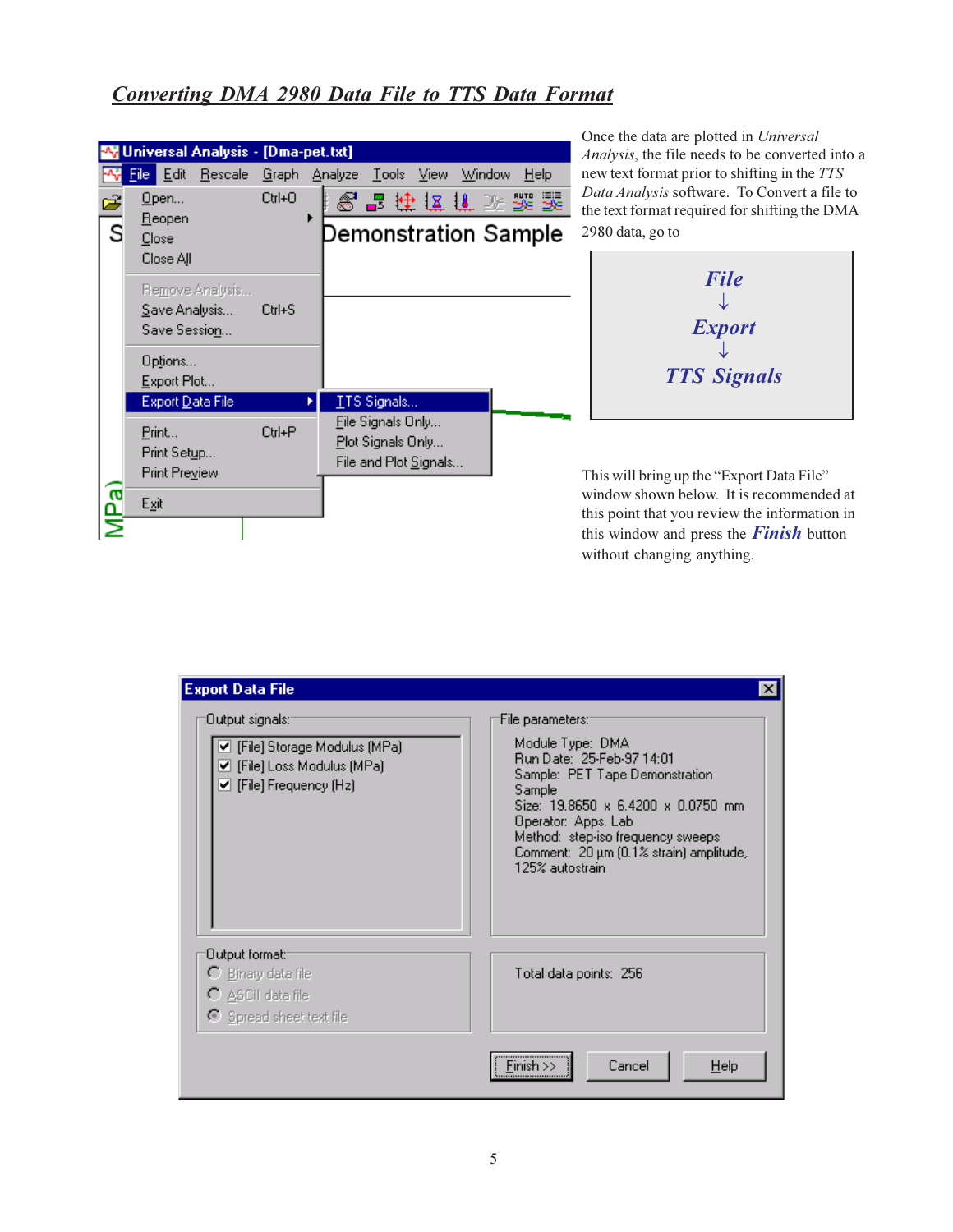After pressing the *Finish* button, the program will automatically assign a ".txt" extension to your file. If you would like to change the file name, enter the new name in the appropriate field. If you want to keep the same file name with the new extension just press the *Save* button. You are now ready to shift the data in the *TTS Data Analysis* package.

| <b>Export Data File</b>  |                     |            |                           |  |                 |  |
|--------------------------|---------------------|------------|---------------------------|--|-----------------|--|
| Save in:                 | <b>N</b> Demo Files |            |                           |  | J⊡ <u>★ ⊞ Ⅲ</u> |  |
| Dma-pc.001               | ≣∣                  | petpfw.txt |                           |  |                 |  |
| Dma-pet.001              |                     |            |                           |  |                 |  |
| ≣<br>Dma-pet.txt         |                     |            |                           |  |                 |  |
| <b>≥a</b> ] ForceRmp.001 |                     |            |                           |  |                 |  |
| PCStrain.001<br>ы        |                     |            | enter your file name here |  |                 |  |
| an Petcreep              |                     |            |                           |  |                 |  |
|                          |                     |            |                           |  |                 |  |
| File name:               | Dma-pet.txt         |            |                           |  | Save            |  |
| Save as type:            | Any File (*.*)      |            |                           |  | Cancel          |  |
|                          |                     |            |                           |  | Help            |  |

## *Shifting The TTS Data*

Once you have converted the file to a ".txt" format you will need to start the TTS Data Analysis package. To launch the TTS Data Package go to

| Windows <sup>®</sup> Start icon |
|---------------------------------|
|                                 |
| <b>Programs</b>                 |
|                                 |
| <b>Thermal Solutions</b>        |
|                                 |
| <b>TTS Data Analysis</b>        |
|                                 |

|                               |                | Accessories<br>m                                  |   |                                            |
|-------------------------------|----------------|---------------------------------------------------|---|--------------------------------------------|
|                               |                | Snaglt32<br>扁                                     |   |                                            |
|                               |                | Startup<br>扁                                      |   |                                            |
|                               |                | h.<br>Command Prompt                              |   |                                            |
|                               |                | <b>OD</b> Windows Messaging                       |   |                                            |
|                               |                | Windows NT Explorer                               |   |                                            |
| je Modulus (MPa)              | 1000           | Administrative Tools (Common)                     |   |                                            |
|                               |                | NI-488.2M for Windows NT                          |   |                                            |
|                               |                | G Startup                                         |   | hperature Scan at 0.1 Hz                   |
|                               | WinZip         | TA Instruments<br>ø                               |   |                                            |
|                               |                | Thermal Solutions for NT<br>叵                     |   | Accessory Loader                           |
|                               | Programs       | <b>B</b> WinZip                                   |   | <b>B&amp;D Kinetics</b><br>医               |
|                               | Documents      |                                                   |   | <b>Heat Capacity</b><br>國                  |
| <b>Windows NT Workstation</b> | Settings       |                                                   |   | TA<br><b>Instrument Control</b>            |
|                               | 感              |                                                   |   | <b>Isothermal Kinetics</b><br><b>Inc.</b>  |
|                               | Find           |                                                   |   | Purity<br>圜                                |
|                               | Help           |                                                   |   | <b>TGA Kinetics</b><br>匾                   |
|                               |                |                                                   |   | Thermal Solutions Key Feature Viewer       |
|                               | Run            | 40                                                |   | <b>Thermal Stability</b><br>医              |
|                               |                |                                                   | 6 | DO<br><b>TTS Data Analysis</b>             |
|                               | Shut Down      |                                                   |   | Universal Analysis<br>C)                   |
|                               | <b>B</b> Start | T. Thermal Solutions - [D   M. Universal Analysis |   | Universal Analysis - NT<br>FAV.<br>blutio. |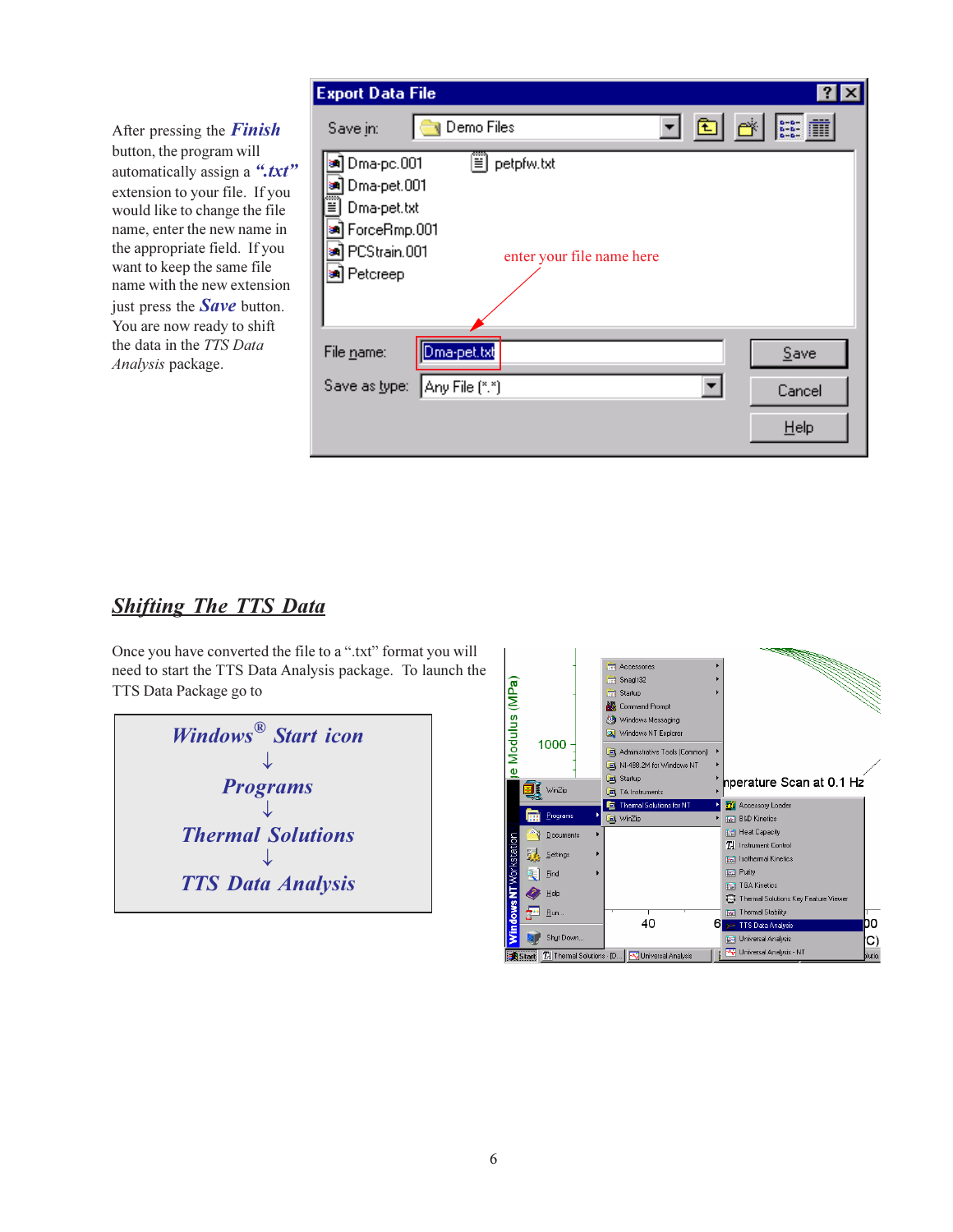If data on the DMA 2980 are generated using tension, compression, or bending clamps, then the moduli will be denoted by the letter E. If the data are generated using the shear sandwich clamp, then the moduli are denoted by the letter G. The TTS Data Analysis software must be set up for the correct type of modulus you want to shift. The modulus type is set up by going to

> *Graph*  $\downarrow$ *Miscellaneous*



|                                                   | Graph Miscellaneous                                                                                                                       | ΧI                                                              |
|---------------------------------------------------|-------------------------------------------------------------------------------------------------------------------------------------------|-----------------------------------------------------------------|
| be displayed<br>ect the<br>n the<br>ion and click | $\Box$ Large ticks<br>$\Box$ Large symbols<br>Number of extra symbols<br>$\nabla$ Lines<br>$\overline{V}$ Lock related oscillation y-axes | 10                                                              |
|                                                   | <b>Oscillatory labels selection</b>                                                                                                       | E and S (DMA)                                                   |
|                                                   | 0k                                                                                                                                        | <b>G</b> and <b>J</b> (oscillation)<br>E and S (DMA)<br>e (DEA) |
|                                                   |                                                                                                                                           |                                                                 |

The following menu will upon this selection. Sele appropriate modulus from **Oscillatory labels selection** on the *OK* button.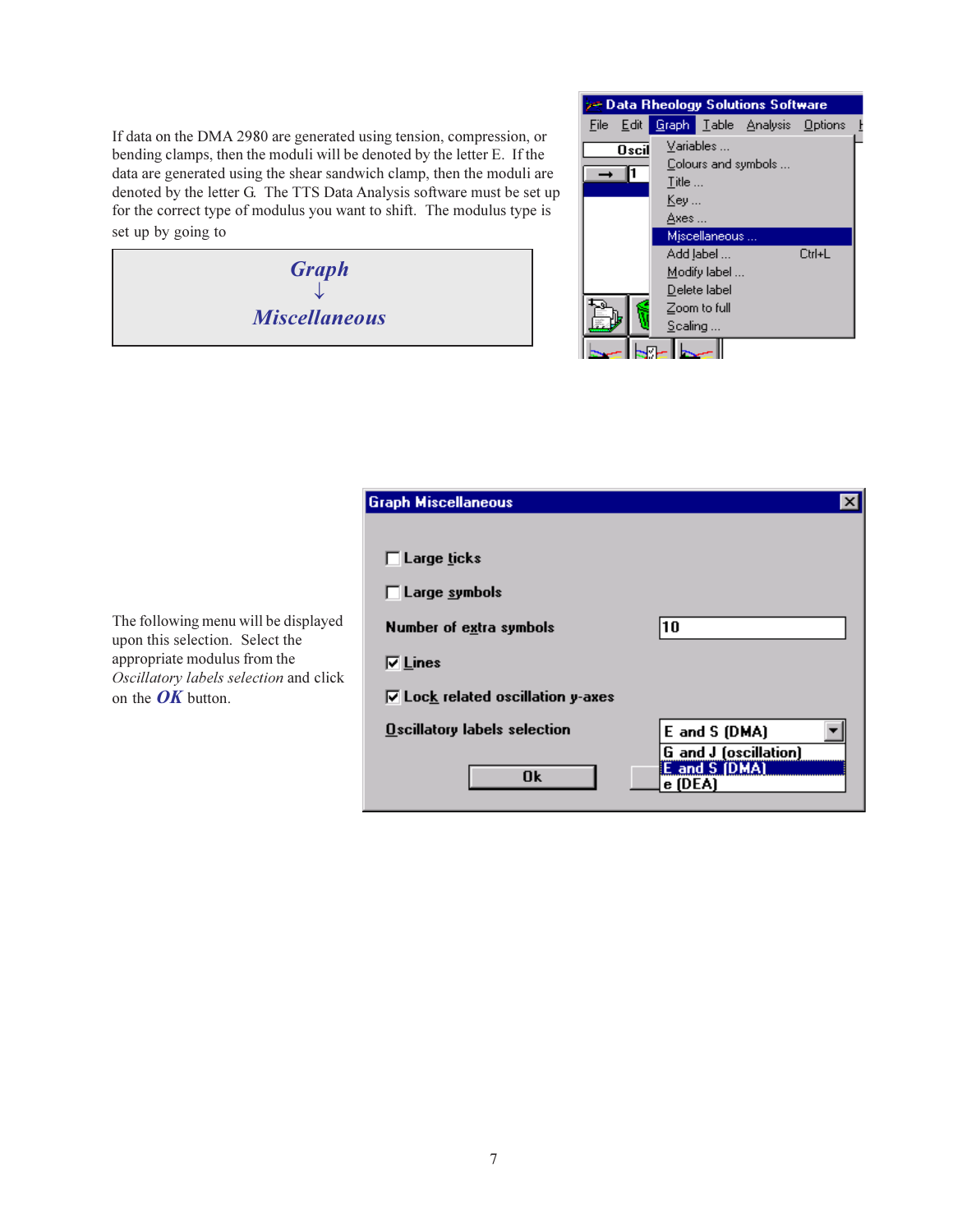Once you have selected the correct labels, you will need to ensure the *TTS Analysis Software* is set to the correct results mode. *The TTS Analysis Software* is also used for analysis of data generated using TA Instruments AR 1000 and CSL<sup>2</sup> rheometers which use different analysis modes for curve fitting of rheological data. To set the results mode go to



| <b>Data Rheology Solutions Software</b>                                                           |  |  |
|---------------------------------------------------------------------------------------------------|--|--|
| <u>  E</u> dit <u>G</u> raph <u>T</u> able Analysis <u>O</u> ptions <u>H</u> elp<br><u>File i</u> |  |  |
| Results mode                                                                                      |  |  |
| $Q$ pen                                                                                           |  |  |
| Close                                                                                             |  |  |
| Close all                                                                                         |  |  |
| Save                                                                                              |  |  |
| Saye all                                                                                          |  |  |
| Save as                                                                                           |  |  |
| Print graph                                                                                       |  |  |
| Print table                                                                                       |  |  |
| Print setup                                                                                       |  |  |
| Exit                                                                                              |  |  |
|                                                                                                   |  |  |
|                                                                                                   |  |  |
|                                                                                                   |  |  |
|                                                                                                   |  |  |
|                                                                                                   |  |  |
|                                                                                                   |  |  |

After selecting the results mode, you will be prompted to select the correct procedure type. Select *Oscillation experiment* from the list given.

| Experimental Procedure Type |
|-----------------------------|
| <b>Procedure Type</b>       |
| C Flow experiment           |
| C Creep experiment          |
| ⊙ Oscillation experiment    |
| C Analysis results          |
| Cancel                      |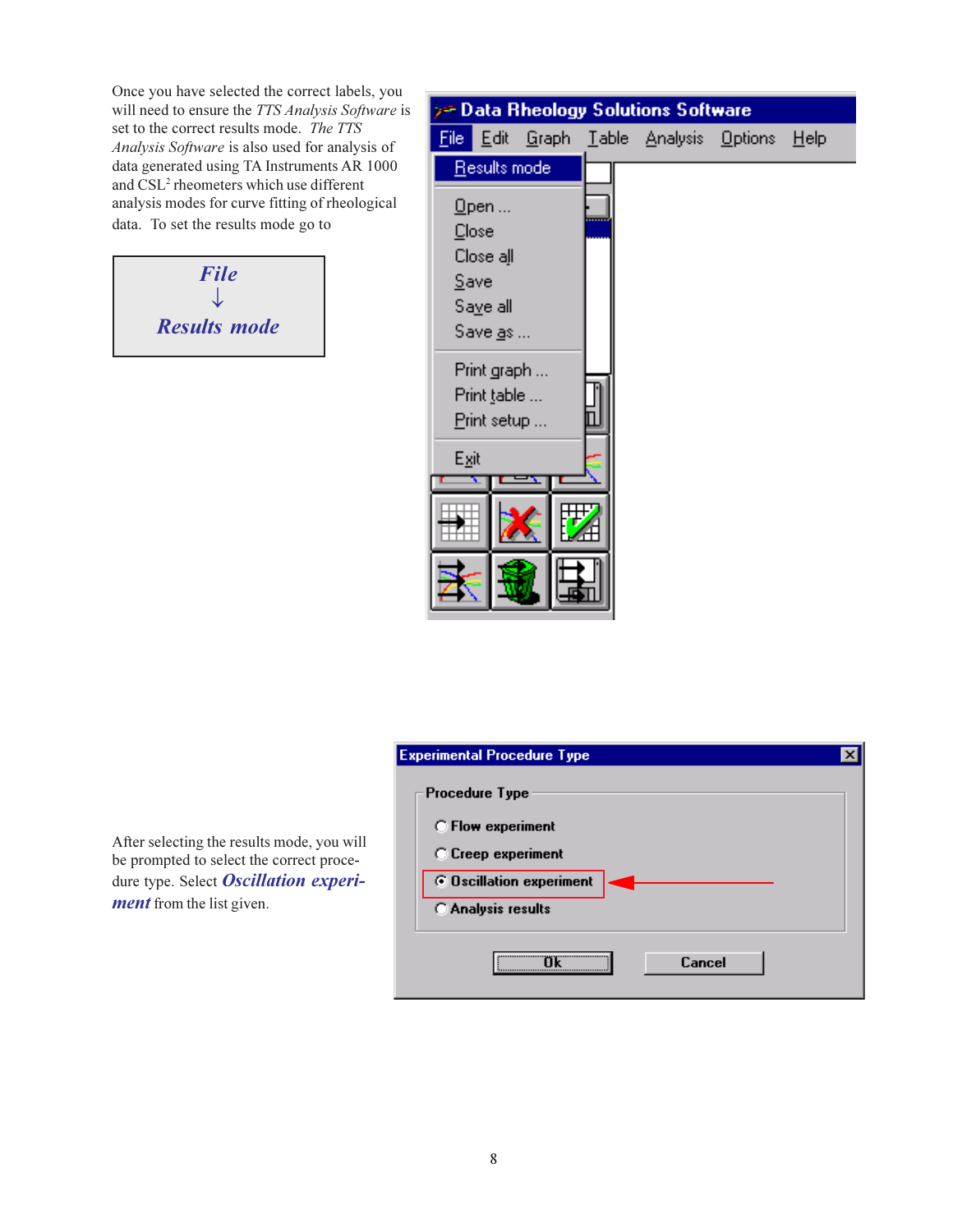Once you have selected the correct labels, open the "*\*.txt*" file previously created in *Universal Analysis NT*. Go to

$$
File
$$
  
\n
$$
\downarrow
$$
  
\n*Open*

Change the file type to "*All files* \*.\*" and select your file from the list. Once selected click the *OK* button.





The TTS Analysis software will break the experiment up into individual frequency scans at the different temperatures scanned. You will see a list of files loaded in the upper left hand corner of the screen. Next we will set up the variables we want on the plot. Go to



The software will now prompt you to select an x-axis variable and up to four y-axis variables. The x-axis variable *must* be set to angular frequency. A TTS plot can easily become a very busy plot. It is typically easier to plot only one variable until the shift is completed. Once the shift is completed the other variables can easily be loaded by following the same procedure just outlined.

| <b>Oscillation Graph Variables</b> |                     | $\boldsymbol{\mathsf{x}}$ |
|------------------------------------|---------------------|---------------------------|
|                                    |                     |                           |
| X axis                             | ang. frequency      |                           |
| 1st y-axis                         | E'                  |                           |
| 2nd y-axis                         | none                |                           |
| 3rd y-axis                         | none                |                           |
| 4th y-axis                         | none                |                           |
|                                    | Cancel<br><b>Ok</b> |                           |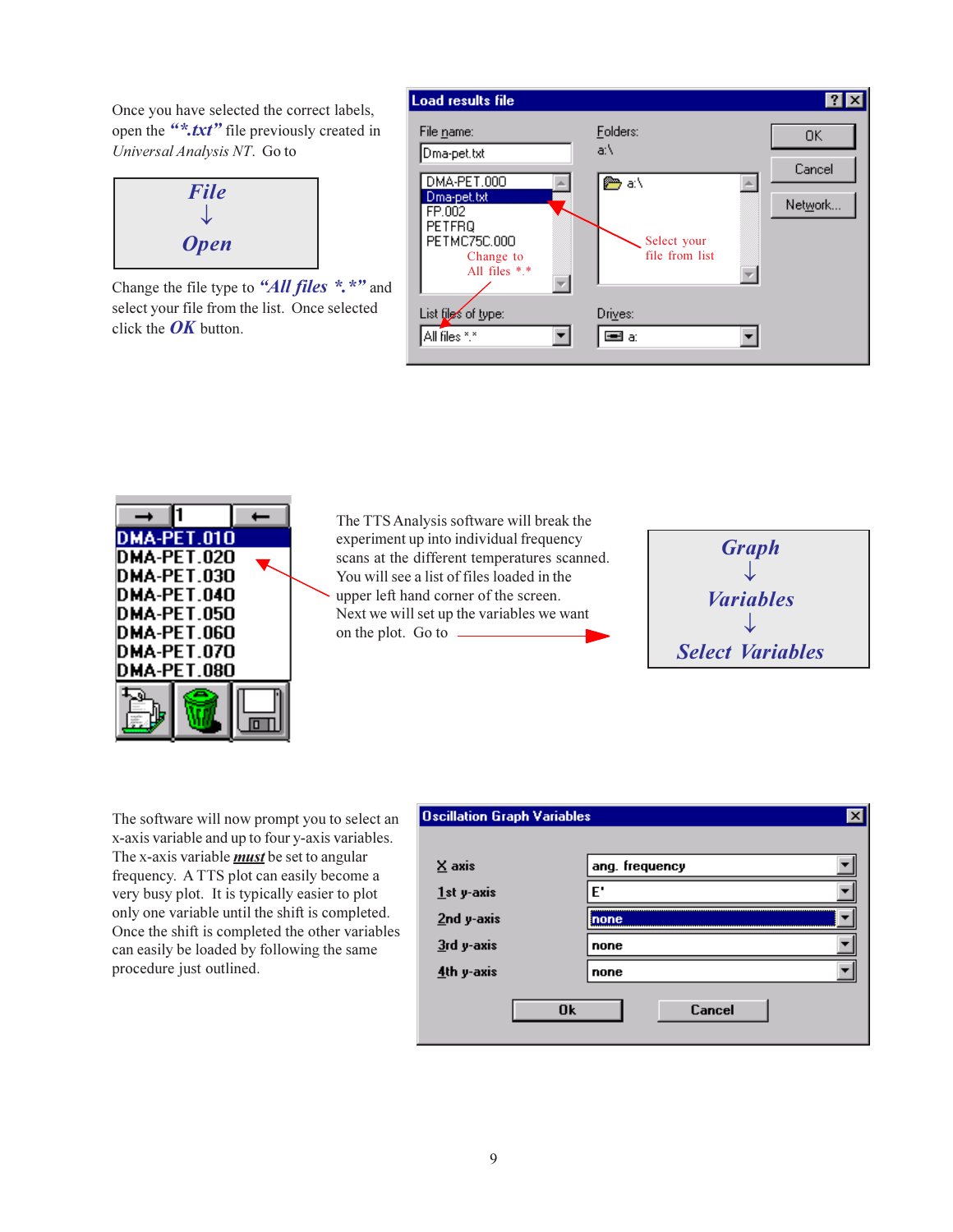| <b>Graph Key</b>        | $\times$                      |
|-------------------------|-------------------------------|
| <b>Display</b>          |                               |
| Number of columns       | 1                             |
| <b>Border</b>           |                               |
| <b>▽ Display border</b> |                               |
| $\nabla$ Thick lines    | remove check<br>from this box |
| <b>Positioning</b>      |                               |
| X position              | manual positioning            |
| Y position              | manual positioning            |
| <b>Font and colours</b> |                               |
| Font                    |                               |
| <b>Border colour </b>   | Sample text                   |
| Back colour             |                               |
| <b>Ok</b>               | Cancel                        |

The next step is recommended but not a required step for conducting the analysis. It is highly recommended that you conduct the following step if you are not familiar with the TTS Analysis software. This step involves turning off the graph key. Go to



This step will remove the key from the plot. Typically the key in a TTS plot can overtake the plot and hide the data. The key can also be confusing for those not familiar with the TTS analysis package.

| <b>Select Analysis Model</b>           |        |
|----------------------------------------|--------|
| <b>Oldroyd</b>                         |        |
| <b>Spriggs</b>                         |        |
| <b>TTS Arrhenius</b>                   |        |
| <b>TTS WLF</b>                         |        |
| Polynomial                             |        |
| Integrated polynomial                  |        |
| <b>Differentiated polynomial</b>       |        |
|                                        |        |
| $log aT = -c1(T - T0) / (c2 + T - T0)$ |        |
|                                        |        |
|                                        |        |
|                                        |        |
| 0 <sub>k</sub>                         | Cancel |
|                                        |        |

The next step is to select the analysis model. There are two TTS analysis models, they are TTS Arrhenius and TTS Williams-Landel-Ferry. If you are not sure which of the two analysis models to use, you should consult a book which covers the topic. To select the model go to

| <b>Analysis</b>       |  |
|-----------------------|--|
| <b>Analysis Model</b> |  |
|                       |  |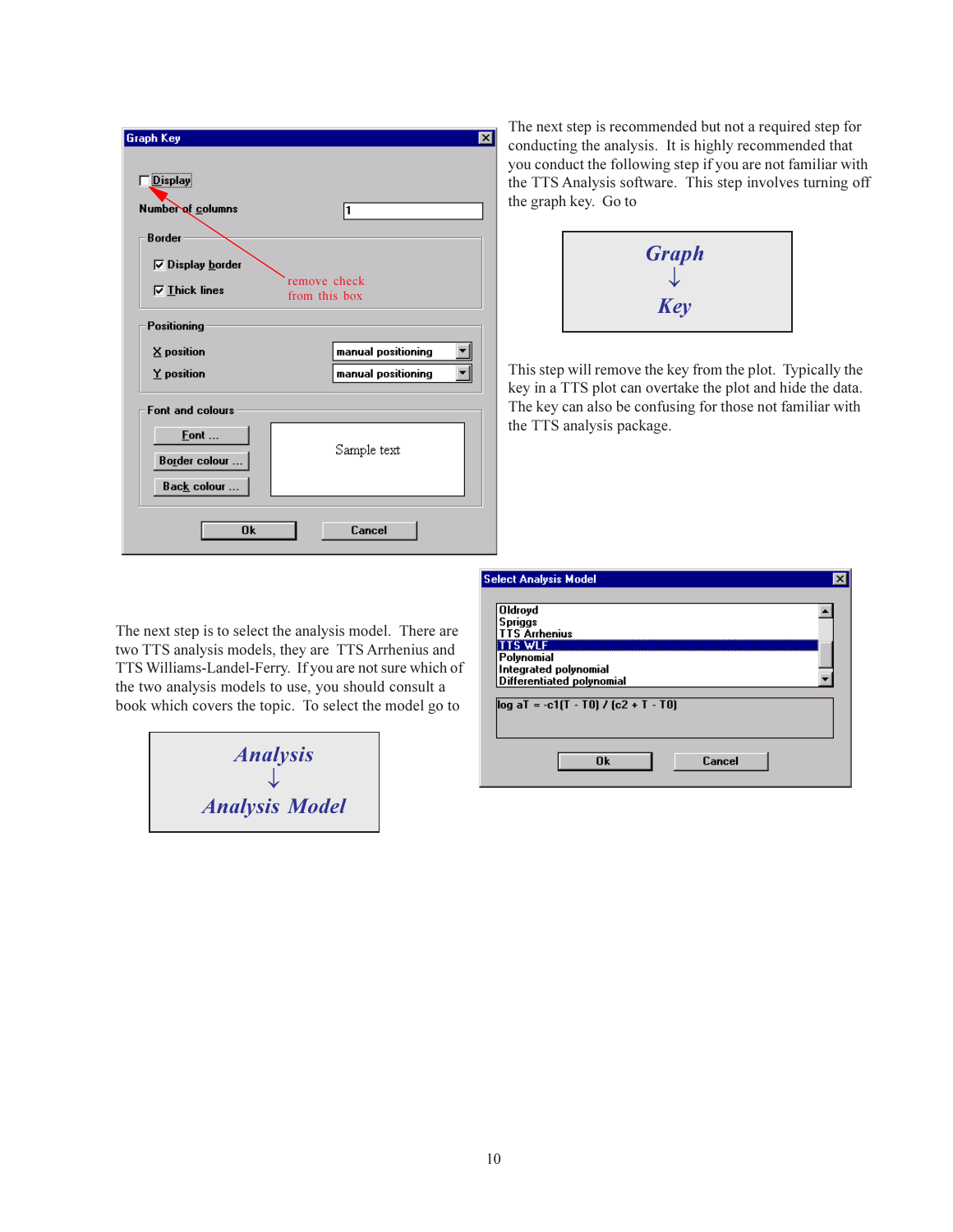Once you have selected the model, click the  $\overline{OK}$  button. We are now ready to plot the data. This is done simply by pressing the *Plot All Curves* icon located below the file list.



The next two steps will all involve the *TTS* menu shown below.

| $\rightarrow$ Data Rheology Solutions Software |  |                         |  |  |
|------------------------------------------------|--|-------------------------|--|--|
| <u>File Edit Graph Table Analysis  </u>        |  | <b>TTS</b> Options Help |  |  |
| <b>Oscillation</b>                             |  | Set reference curve     |  |  |
|                                                |  | Shift curves            |  |  |
| <b>DMA-PET.010</b><br>10.00<br>DMA-PET.020     |  | Reset shift factors     |  |  |
|                                                |  | Generate master curve   |  |  |
| DMA-PET.030<br>DMA-PET.040                     |  |                         |  |  |
| DMA-PET.050                                    |  | Options                 |  |  |
|                                                |  |                         |  |  |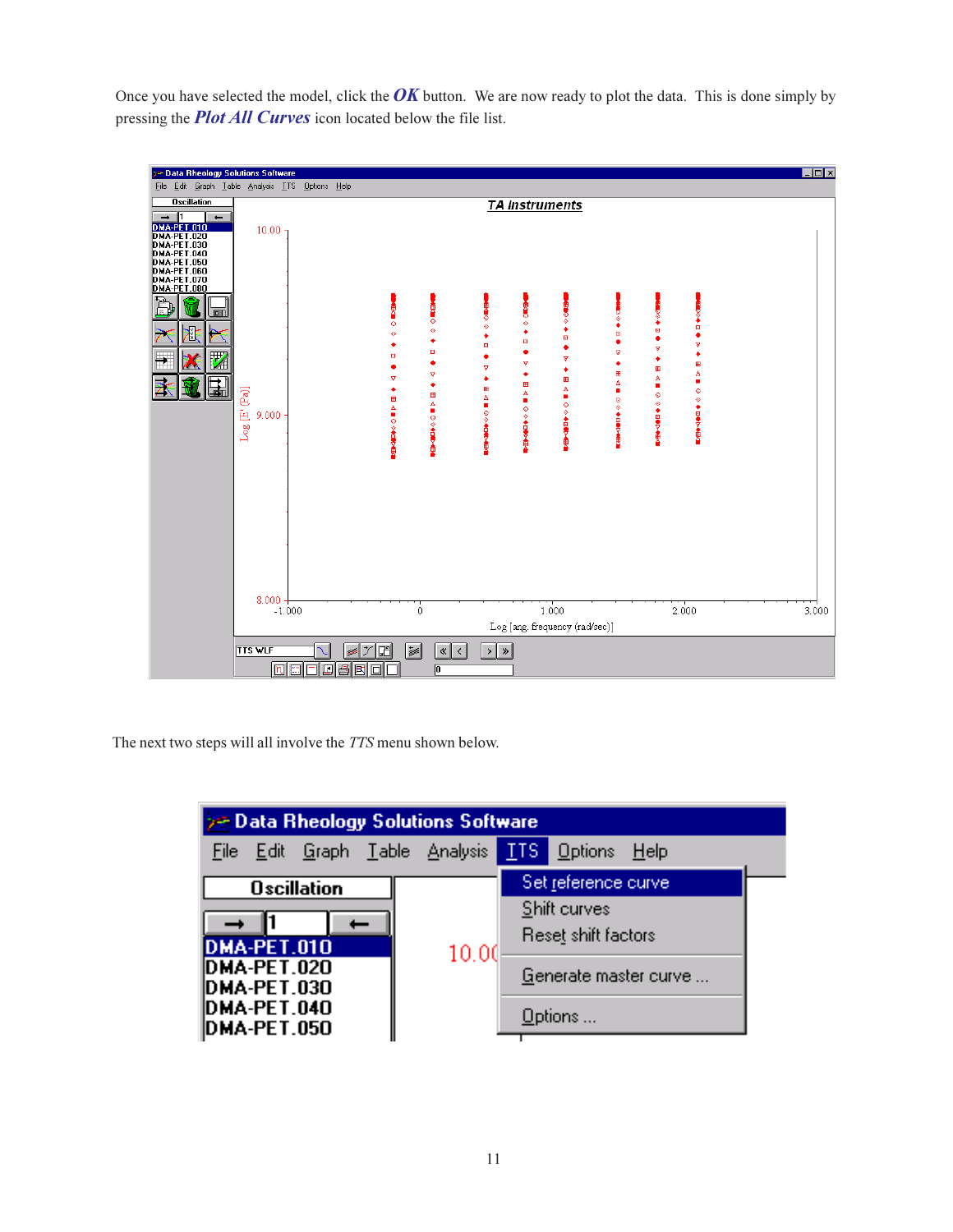Before actually shifting the data we need to set the reference curve. By selecting a reference curve we are choosing a curve (frequency scan) at our temperature of interest. The curve we select will remain unchanged and all other curves will be shifted relative to the reference curve. Higher temperature frequency scans will shift to the left of the reference curve (lower frequencies or longer times) and lower temperature data will shift to the right of the reference curve (higher frequencies or shorter times). To select the reference curve simply go to



The menu to the right titled "Select" Reference Temperature" will be displayed showing a list of temperatures. You simply need to pick the temperature of interest from the list and click the OK button. The example on the right shows 75°C selected as the reference temperature. This means the shift that follows will expand the



frequency range (time scale) of the data at this temperature. Now that the reference curve is selected we can shift the curves. To shift the curves go to



The software will now physically move the curves relative to the reference curve. The following figure shows the results of shifting the PET data to a reference temperature of 75°C.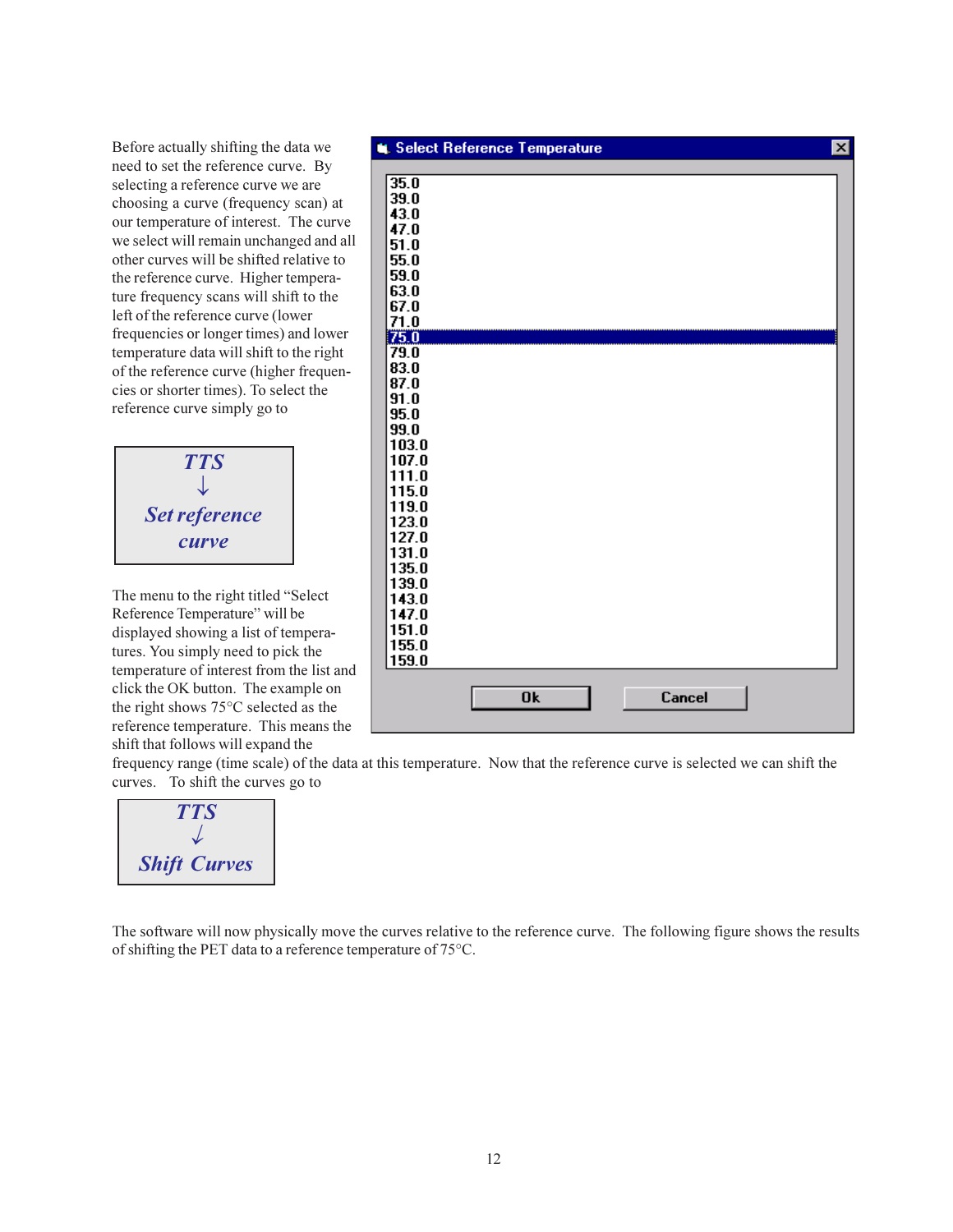

**TA Instruments: Polyethylene Terephalate Shifted curves at Reference Temp of 75°C** 

If you look back on the data we plotted before the shift you will see the data covered a frequency range of -1 to 3. The frequency range of the shifted data covers a log frequency range of -13 to 18. We have extended the log (Hz) frequency range from 4 decades to 21 decades. This clearly demonstrates the power of time-temperature superposition for extending the time (frequency) range of your experiment.

The next step is to generate the final master curve file. The plot shown above represents all the individual plots with the shift factors applied. What we haven't created yet is a file which contains the master curve information in a useable format. Prior to creating the final master curve file it is a good idea to assess how well the data shifted by viewing the shift factors and how well the data fit the model you are using.

The following steps will cover analyzing the TTS data using plots of shift factors. If you are not comfortable with the concept of shift factors it is recommended you consult a reference which covers the topic. The end of this tutorial lists several references which cover time-temperature superposition in detail.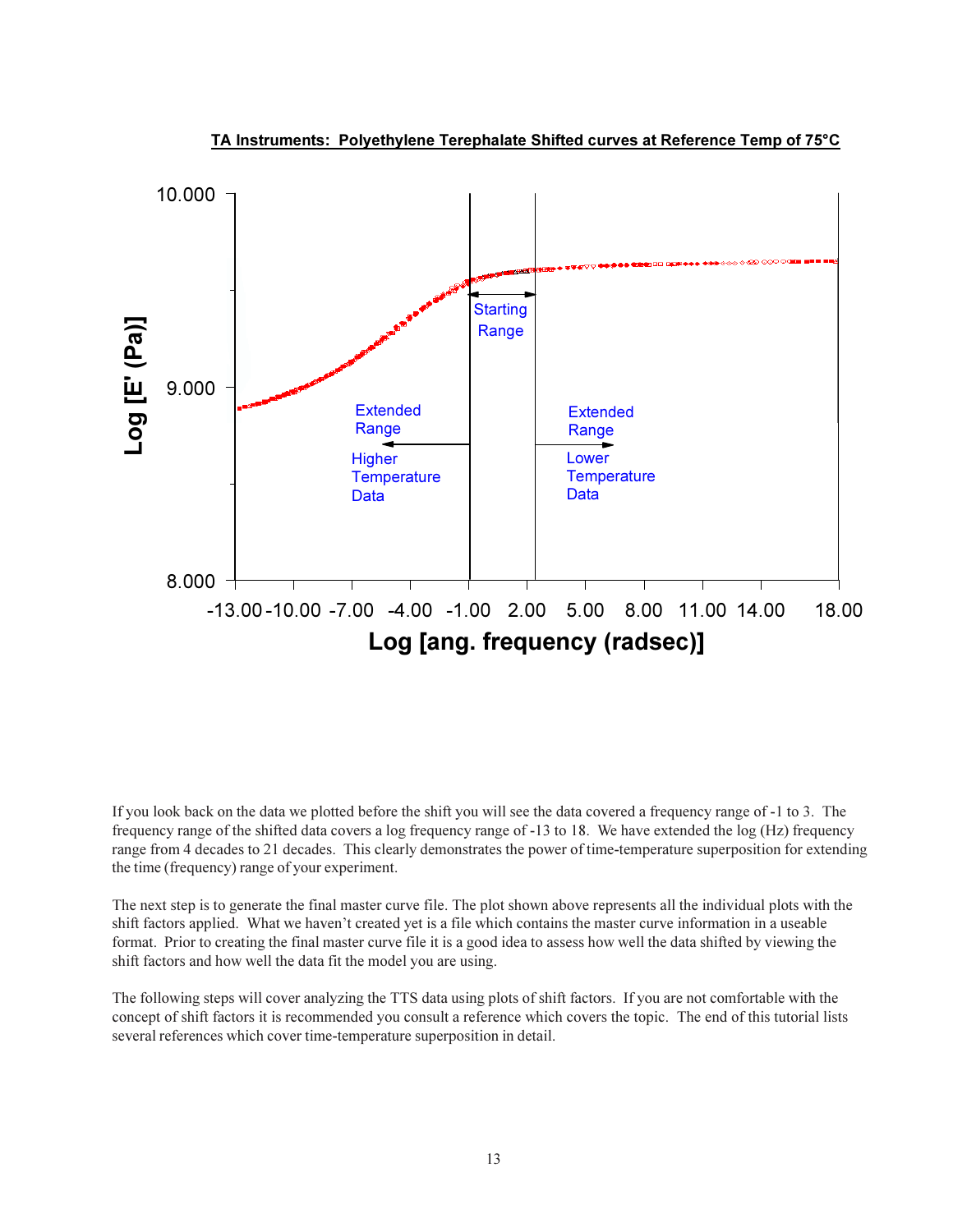Viewing the shift factors and fitting the data to the selected model are steps we take prior to generating the final master curve file. Remember TTS is an empirical relationship and we must ascertain for ourselves how well the data fit the model before we can make any predictions about material performance from the model. To view the shift factors go to

*Graph*  $\downarrow$ *View shift factors graph.*

|          |                    |         |               | > Data Rheology Solutions Software      |        |  |
|----------|--------------------|---------|---------------|-----------------------------------------|--------|--|
| File     | Edit               |         |               | <b>Graph Table Analysis TTS Options</b> |        |  |
|          | 0scil              |         | Variables     |                                         |        |  |
|          |                    |         |               | Colours and symbols                     |        |  |
|          | A-PF               | Title   |               |                                         |        |  |
|          | DMA-PFT            | Key     |               |                                         |        |  |
|          | DMA-PET.           | Axes    |               |                                         |        |  |
|          | DMA-PFT.           |         | Miscellaneous |                                         |        |  |
| IDMA-PFT |                    |         | Add label     |                                         | Ctrl+L |  |
|          | DMA-PFT<br>DMA-PFT |         | Modify label  |                                         |        |  |
|          | DMA-PET            |         |               |                                         |        |  |
|          |                    |         | Delete label  |                                         |        |  |
|          |                    |         | Zoom to full  |                                         |        |  |
|          |                    | Scaling |               |                                         |        |  |
|          |                    |         |               | View shift factors graph                |        |  |
|          |                    |         |               |                                         |        |  |
|          |                    |         |               |                                         |        |  |
|          |                    |         |               |                                         |        |  |
|          |                    |         |               |                                         |        |  |

A plot of the shift factors versus temperature will replace the plot of the shifted data. The shift factors plot for the PET data at a reference temperature of 75°C is shown below.

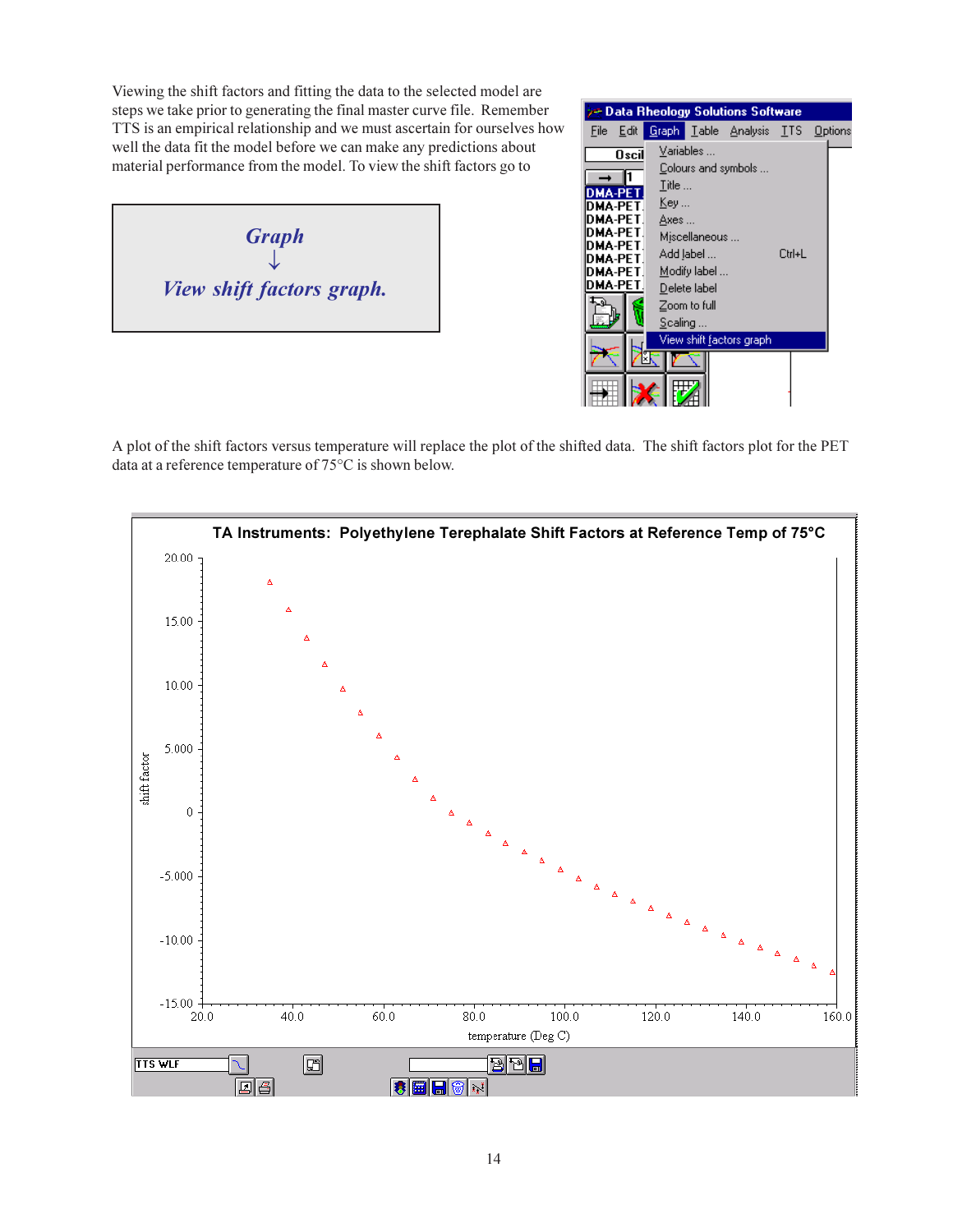The data can now be fitted to the model. The fit we are going to use for this example is the WLF fit. To fit the data to the selected model go to

| <b>Analysis</b> |  |
|-----------------|--|
|                 |  |
| <b>Analyse</b>  |  |

The software will fit the data and display the calculated parameters as shown below.

| > Data Rheology Solutions Software         |                                                                         |
|--------------------------------------------|-------------------------------------------------------------------------|
| File Edit Graph Table Analysis TTS Options | Help                                                                    |
| <b>Oscillation</b>                         | Analysis model<br>Analysis limits                                       |
| DMA-PET.010<br>DMA-PET.020<br>DMA-PET 030  | Analyse<br>Display calculated parameters<br>Save parameters to database |
| DMA-PET 040<br>DMA-PET.050<br>DMA-PET.060  | Delete analysis<br>Delete all analyses                                  |
| DMA-PET.070<br>MA-PET.080                  | Select database file<br>New database file<br>Δ                          |
|                                            | Save database file<br>Miscellaneous                                     |

| DMA-PET.110-Oscillation step |                  |
|------------------------------|------------------|
| c1                           | 24.15            |
| c2                           | 93.72            |
| reference temperature C      | 75.0 Deg C       |
| reference temperature K      | 348.1 K          |
| standard error               | 22.78            |
| Variable 1                   | <b>O</b> Units 1 |
| Variable 2                   | 0 Units 2        |

The fit reports back information specific to the WLF or Arrhenius curve fits. The WLF fit, which was chosen for this example, will report two constants C1 and C2. The Arrhenius fit will report an activation energy. Consult a reference for more details on these parameters. The parameter that we want to focus in on for the validity of the fit is the standard error. The standard error measures how well the data fit the model. It is up to the users discretion to determine whether or not the standard error is too large to be considered acceptable. A discussion of the standard error of a curve fit can be found in any basic text on statistics which covers regression. Since the WLF and Arrhenius are different

models, data that superimpose very nicely may have a large standard error for one model and a small standard error for the other. You can try both models to see which model best fits your data.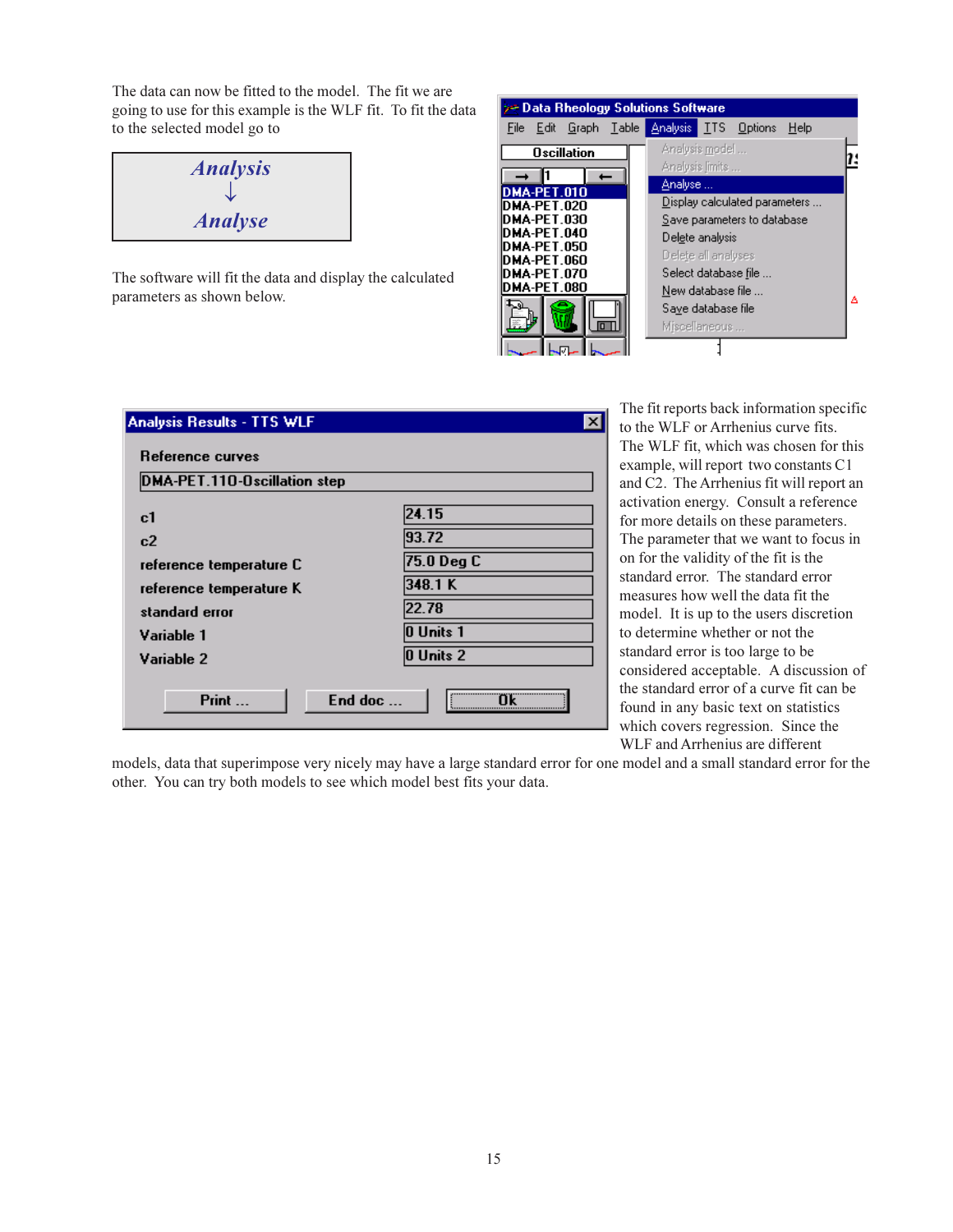After viewing the parameters, hit the *OK* button. You will now see the shift factors versus temperature plot displayed with the fit on the plot. This plot will show you visually how well the data fit the model. The WLF fit for the PET example covered here is shown below.



TA Instruments: Polyethylene Terephalate Shift Factors at Reference Temp of 75°C

If you are satisfied with the TTS analysis after fitting the data to the chosen model, then you can finish TTS by creating a master curve file. To create the master curve file go to





The purpose of generating a master curve file is to put the data into a useable format. This is the form you want to have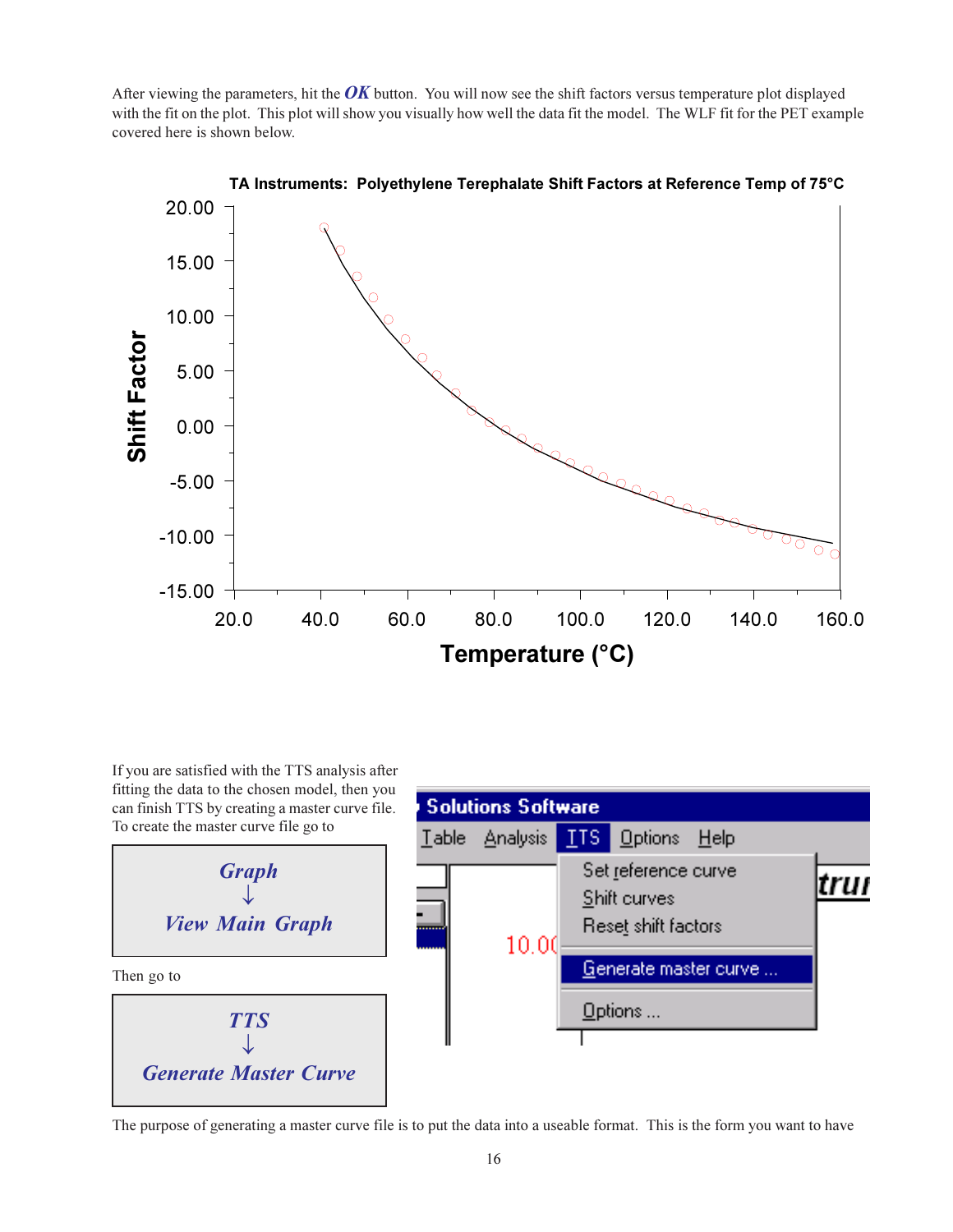the data in to make predictions based on the shifted data. When you select generate master curve from the TTS menu

you will be prompted to enter a file name for the master curve. Enter the file name and any desired notes and click on the OK button.

To view the newly created master curve, you need to open the file just created. To open the master curve go to



| <b>Experiment Details</b> |                                     |                                                             |  |
|---------------------------|-------------------------------------|-------------------------------------------------------------|--|
| File name<br>Run number   | enter file name<br>for master curve | PETMC75C                                                    |  |
| <b>Operator</b>           |                                     | Apps. Lab                                                   |  |
| <b>Notes</b>              |                                     | PET Film Master Curve at a Reference<br>Temperature of 75°C |  |
| 0k                        |                                     | Cancel                                                      |  |

The file will be stored as an oscillation file. If your file does not show in the list, check to see if your list of file types is set to "*oscillation \*.??O"*. Simply select your file from the list and click the *OK* button.

| Load results file                                         |                                                                    |                         |
|-----------------------------------------------------------|--------------------------------------------------------------------|-------------------------|
| File name:<br>PETMC75C.000<br>DMA-PET.000<br>PETMC75C.000 | Folders:<br>a:\<br><i>β</i> ⇔ a:\<br>select your<br>file from list | 0K<br>Cancel<br>Network |
| List files of <u>t</u> ype:<br>Oscillation files *.??O    | Drives:<br>≡∃ a:                                                   |                         |